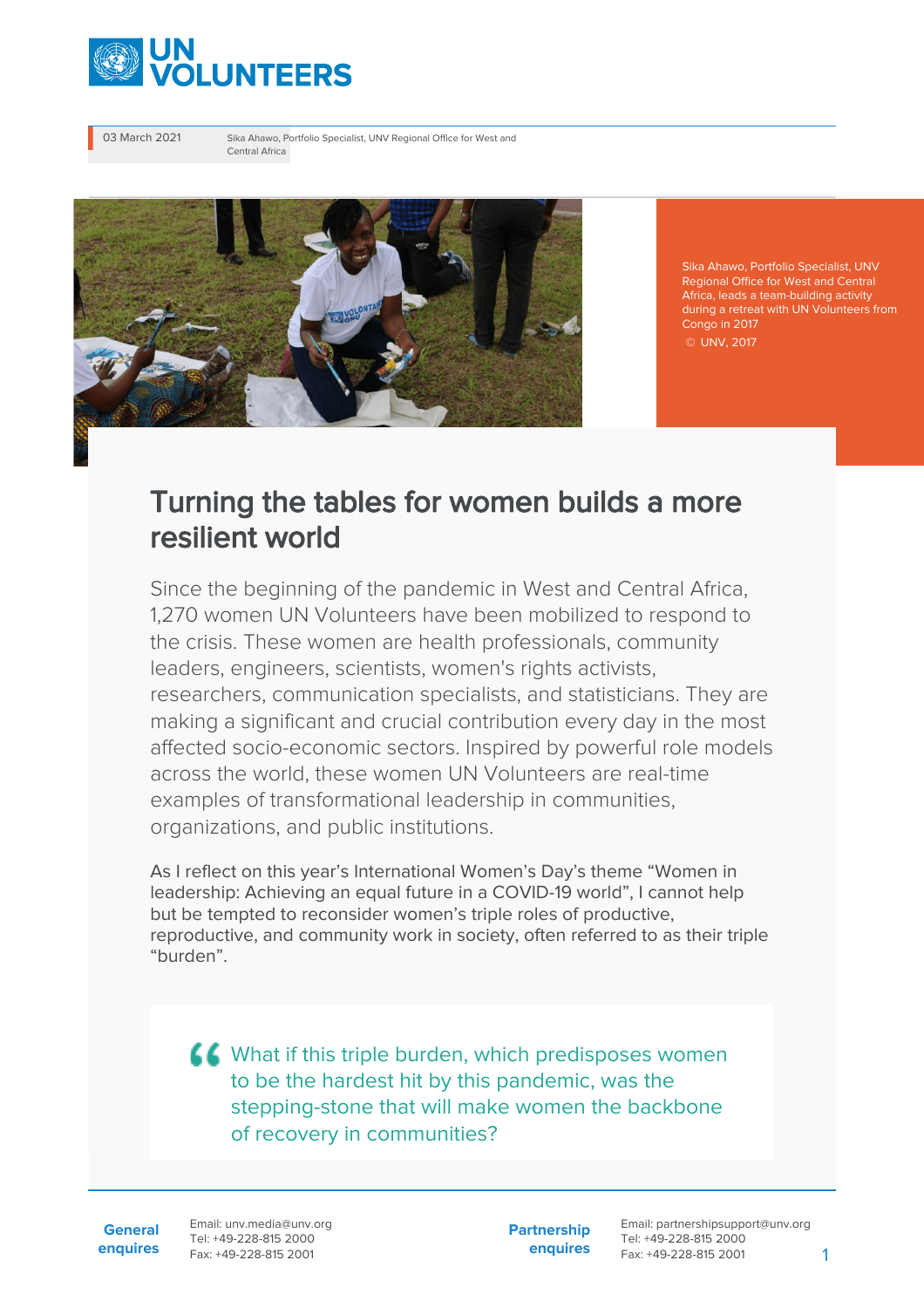

I think of Ashu Orock Ernestine, a UN Volunteer Human Rights Officer with the OHCHR Liberia, who refused to sit and watch COVID-19 rob [6 young](https://www.unv.org/Success-stories/UN-Volunteers-stand-others-during-COVID-19) [girls of their right to education.](https://www.unv.org/Success-stories/UN-Volunteers-stand-others-during-COVID-19) These girls who had fallen pregnant during the lockdown were not allowed to return to class and sit for exams. Thanks to Ashu and her colleagues, Danai Kudya and Francis Igiriogu, the school's decision was challenged and drew the attention of the authorities. Due to these UN Volunteers' actions, the girls were allowed back at school and thus breaking the vicious cycle of poverty.

No girl should be left behind. As Ngozi Okonjo-Iweala, the newly appointed Director-General of the World Trade Organization (WTO), puts it "educating our young girls is the foundation for growth and development".

According to a policy brief published by the UN Regional Gender Team Group (RGTG) for West and Central Africa, policies that do not reflect women's voices or include them in decision-making are simply less effective and can even do harm. Thus, it is important to ensure women's equal participation in all COVID-19 response planning and decision-making including involving women in the so-called "non-traditional" health specialties.

A year ago, this day, on International Women's Day 2020 I was in Brazzaville Congo, attending the official launch of the [African Women Health](https://www.unv.org/News/Africa-Women-Health-Champions-improve-health-and-gender-equality) [Champions initiative](https://www.unv.org/News/Africa-Women-Health-Champions-improve-health-and-gender-equality) led by Dr. Moeti Matshidiso, the first African woman Regional Director of the World Health Organization (WHO) Africa Region. The initiative aims at deploying 100 young African Women across the 47 WHO country offices in Africa.

**CC** Together, we need to do more to empower women, including building skills beyond traditional training, addressing social norms, and helping the next generation of girls. I commit to supporting the next generation of female leaders in Africa. One such way is through the Africa Women Health Champions Initiative in partnership with UNV." Dr. Moeti Matshidiso, Regional Director of WHO Africa Region.

General Email: unv.media@unv.org **enquires** Fax: +49-228-815 2001 Tel: +49-228-815 2000

**Partnership enquires**

Email: partnershipsupport@unv.org Tel: +49-228-815 2000 Fax: +49-228-815 2001 2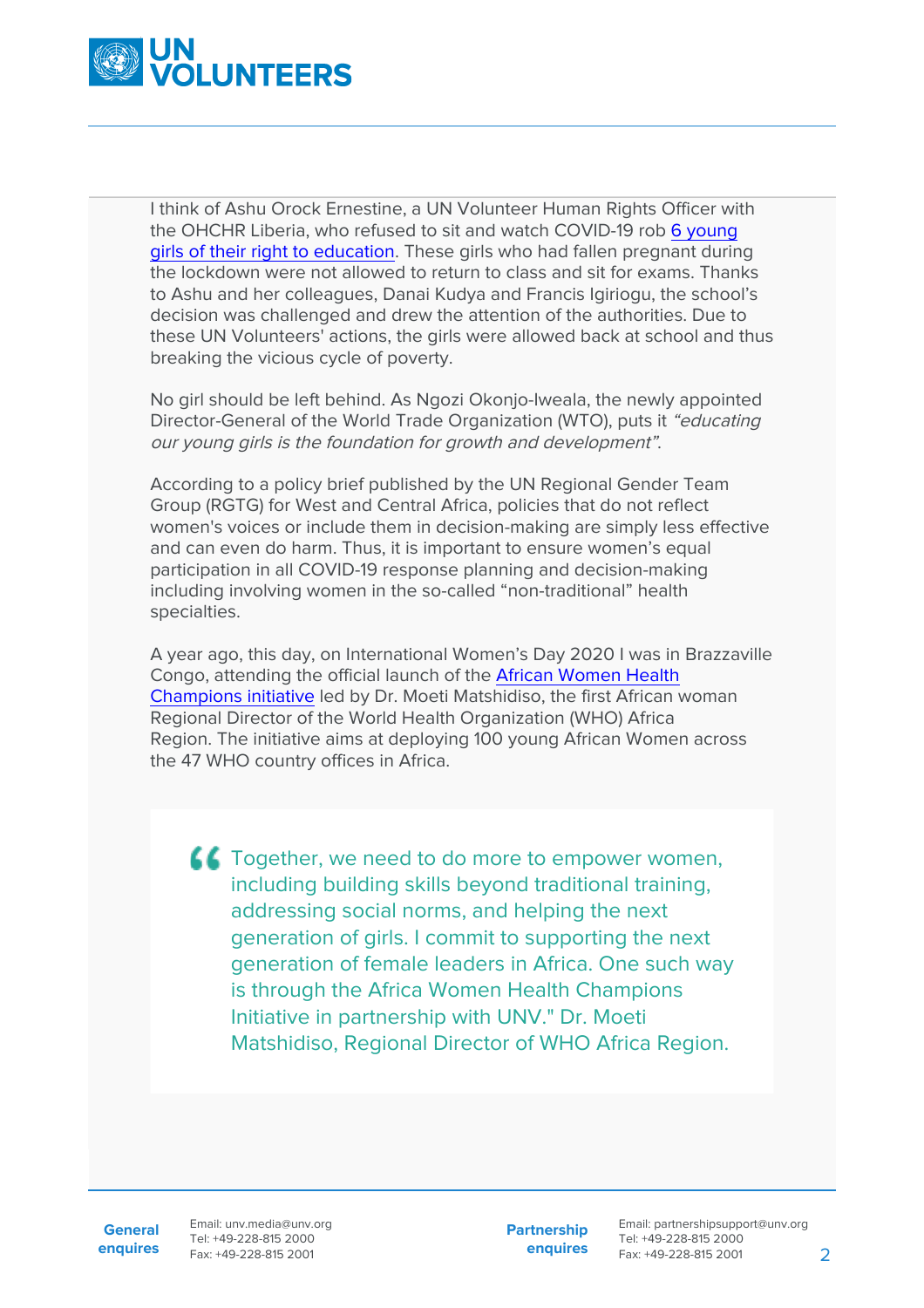

UNV was able to identify nearly 2000 young African women aged 22 to 35 with the required expertise in the areas of family health, nutrition, disease prevention and control, emergency preparedness, information management, innovation, as well as communications.

The unprecedented context of this pandemic has also helped reveal the leadership skills of some outstanding women, UN Volunteers included, which has led them to be elevated into leadership positions. This is the time to step forward and build on all the gains achieved for a more equal and equitable world.

**FROM AND EXAMPLE 2018 12 STARK IN A FROM AND FIGURER** 1. COAChed and mentored by men and women who believed in my abilities, I was given the opportunity to prove myself wherever I was, from Zimbabwe to Burkina Faso, Congo/Gabon, and now Senegal. I believe in girls' education. I believe that when given a chance, women can make a difference while holding key leadership positions, as evidenced by the success rate in the management of the impact of COVID-19 in countries headed by women.

Therefore, it is my opinion that turning the tables in the approach to women's triple role in society is not just about rectifying long-standing inequalities but also about building a more just and resilient world.

## West and Central Africa

• gender equality • International Women's Day • UN Women

**Partnership enquires**